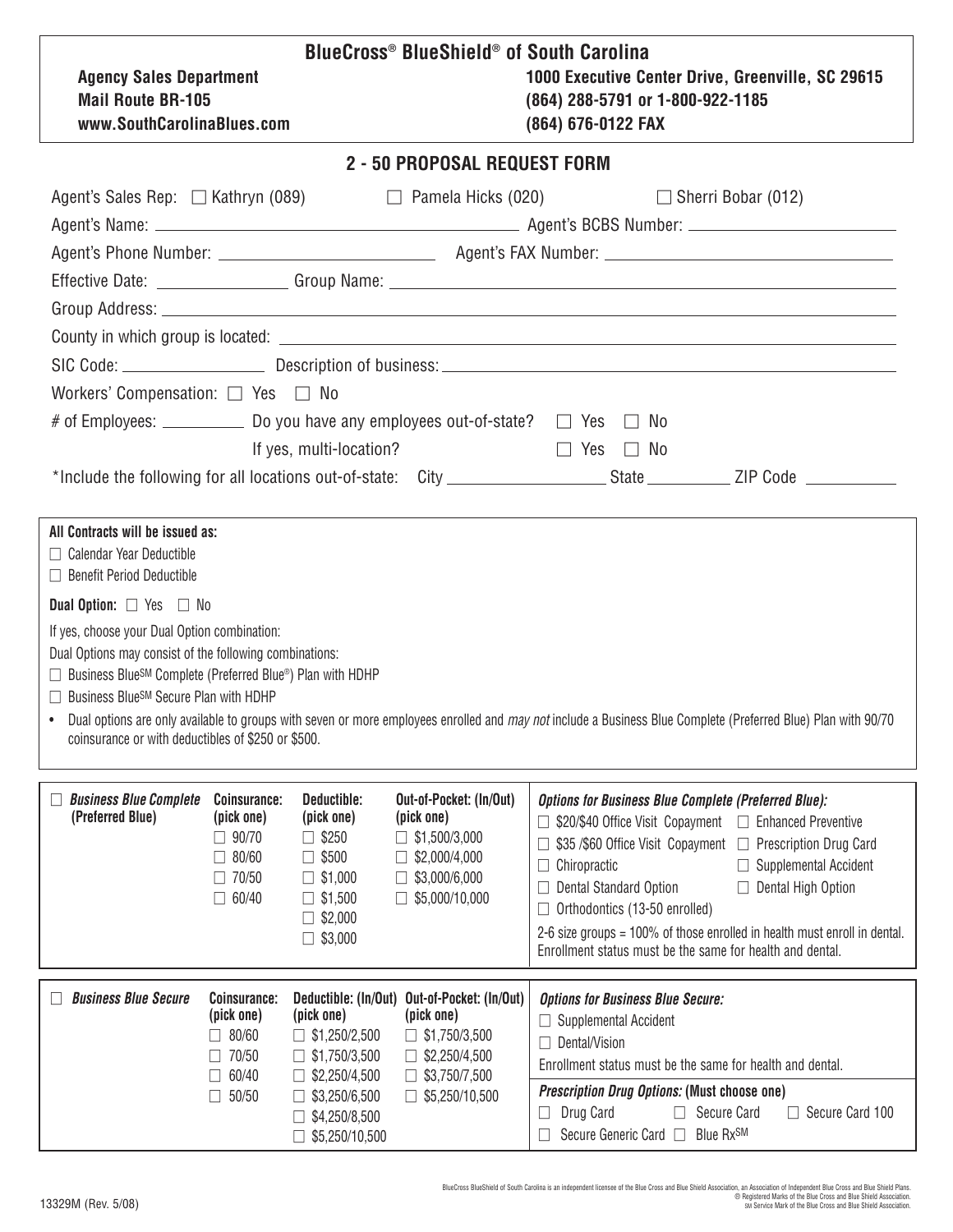| <b>Business Blue<sup>SM</sup> High Deductible Health Plan</b>                                                                                                                                                                                                                                                                                                                                 |          |                 |                 |            |                 |                 |          |                 |                 |             |  |
|-----------------------------------------------------------------------------------------------------------------------------------------------------------------------------------------------------------------------------------------------------------------------------------------------------------------------------------------------------------------------------------------------|----------|-----------------|-----------------|------------|-----------------|-----------------|----------|-----------------|-----------------|-------------|--|
| (HSA Qualified HDHP)                                                                                                                                                                                                                                                                                                                                                                          | HD1      |                 | HD <sub>2</sub> |            | HD <sub>3</sub> |                 | HD4      |                 | HD <sub>5</sub> |             |  |
|                                                                                                                                                                                                                                                                                                                                                                                               | IN       | <b>OUT</b>      | IN              | <b>OUT</b> | IN              | <b>OUT</b>      | IN       | <b>OUT</b>      | IN              | <b>OUT</b>  |  |
| Deductible - single                                                                                                                                                                                                                                                                                                                                                                           | \$1,500  | \$1,500         | \$1,500         | \$1,500    | \$1,500         | \$1,500         | \$2,600  | \$2,600         | \$2,600         | \$2,600     |  |
| Deductible - family                                                                                                                                                                                                                                                                                                                                                                           | \$3,000  | \$3,000         | \$3,000         | \$3,000    | \$3,000         | \$3,000         | \$5,200  | \$5,200         | \$5,200         | \$5,200     |  |
| Coinsurance                                                                                                                                                                                                                                                                                                                                                                                   | 100%     | 60%             | 80%             | 60%        | 70%             | 50%             | 100%     | 60%             | 80%             | 60%         |  |
| Out-of-Pocket - single                                                                                                                                                                                                                                                                                                                                                                        | \$1,500  | \$3,000         | \$3,000         | \$4,500    | \$3,000         | \$4,500         | \$2,600  | \$5,200         | \$5,200         | \$7,800     |  |
| Out-of-Pocket - family                                                                                                                                                                                                                                                                                                                                                                        | \$3,000  | \$6,000         | \$6,000         | \$9,000    | \$6,000         | \$9,000         | \$5,200  | \$10,400        | \$10,400        | \$15,600    |  |
|                                                                                                                                                                                                                                                                                                                                                                                               |          | HD <sub>6</sub> |                 | HD7        |                 | HD <sub>8</sub> |          | HD <sub>9</sub> |                 | <b>HD10</b> |  |
|                                                                                                                                                                                                                                                                                                                                                                                               | IN       | <b>OUT</b>      | IN              | <b>OUT</b> | IN              | <b>OUT</b>      | IN       | <b>OUT</b>      | IN              | <b>OUT</b>  |  |
| Deductible - single                                                                                                                                                                                                                                                                                                                                                                           | \$2,600  | \$2,600         | \$3,500         | \$3,500    | \$3,500         | \$3,500         | \$3,500  | \$3,500         | \$5,000         | \$5,000     |  |
| Deductible - family                                                                                                                                                                                                                                                                                                                                                                           | \$5,200  | \$5,200         | \$7,000         | \$7,000    | \$7,000         | \$7,000         | \$7,000  | \$7,000         | \$10,000        | \$10,000    |  |
| Coinsurance                                                                                                                                                                                                                                                                                                                                                                                   | 70%      | 50%             | 100%            | 60%        | 80%             | 60%             | 70%      | 50%             | 100%            | 60%         |  |
| Out-of-Pocket - single                                                                                                                                                                                                                                                                                                                                                                        | \$5,200  | \$7,800         | \$3,500         | \$5,500    | \$5,500         | \$7,500         | \$5,500  | \$7,500         | \$5,000         | \$10,000    |  |
| Out-of-Pocket - family                                                                                                                                                                                                                                                                                                                                                                        | \$10,400 | \$15,600        | \$7,000         | \$11,000   | \$11,000        | \$15,000        | \$11,000 | \$15,000        | \$10,000        | \$20,000    |  |
| <b>Options for High Deductible Health Plans:</b><br>2-6 size groups = 100% of those enrolled in health must enroll in dental.<br>$\Box$ Chiropractic<br>$\Box$ Dental High Option<br>Enrollment status must be the same for health and dental.<br>Dental Standard Option<br>$\Box$ Orthodontics (13-50 Enrolled)<br>We will open HSA accounts through BlueCross BlueShield of South Carolina. |          |                 |                 |            |                 |                 |          |                 |                 |             |  |
| Life Insurance and AD&D:<br>Dependent Life Coverage: $\Box$ Yes<br>$\Box$ No                                                                                                                                                                                                                                                                                                                  |          |                 |                 |            |                 |                 |          |                 |                 |             |  |
| $*2$ -12 Employees – increments of \$10,000 up to \$50,000<br>$*13+$ Employees – increments of \$5,000 (\$10,000 - \$50,000)                                                                                                                                                                                                                                                                  |          |                 |                 |            |                 |                 |          |                 |                 |             |  |
| <b>Short Term Disability:</b> $\Box$ 13 weeks $\Box$ 26 weeks % of Earnings: ______%<br>Flat Weekly Benefit: ___________________________ Max Weekly Benefit: _______________________________                                                                                                                                                                                                  |          |                 |                 |            |                 |                 |          |                 |                 |             |  |
| % of Earnings: ____________%<br><b>Long Term Disability:</b><br>Elimination Period: $\Box$ 90 days<br>$\Box$ 180 days                                                                                                                                                                                                                                                                         |          |                 |                 |            |                 |                 |          |                 |                 |             |  |
|                                                                                                                                                                                                                                                                                                                                                                                               |          |                 |                 |            |                 |                 |          |                 |                 |             |  |

## **Plan Requests – Fill in what plans you want to be run by the proposal coordinator (Marketing Assistant).**

| <b>Plan Requests</b> | <b>Selection A</b> | <b>Selection B</b> | <b>Selection C</b> | <b>Selection D</b> | <b>Selection E</b> | <b>Selection F</b> |
|----------------------|--------------------|--------------------|--------------------|--------------------|--------------------|--------------------|
| Plan Type            |                    |                    |                    |                    |                    |                    |
| Deductible           |                    |                    |                    |                    |                    |                    |
| Coinsurance          |                    |                    |                    |                    |                    |                    |
| Out-of-pocket        |                    |                    |                    |                    |                    |                    |
| Rx Card              |                    |                    |                    |                    |                    |                    |
|                      |                    |                    |                    |                    |                    |                    |